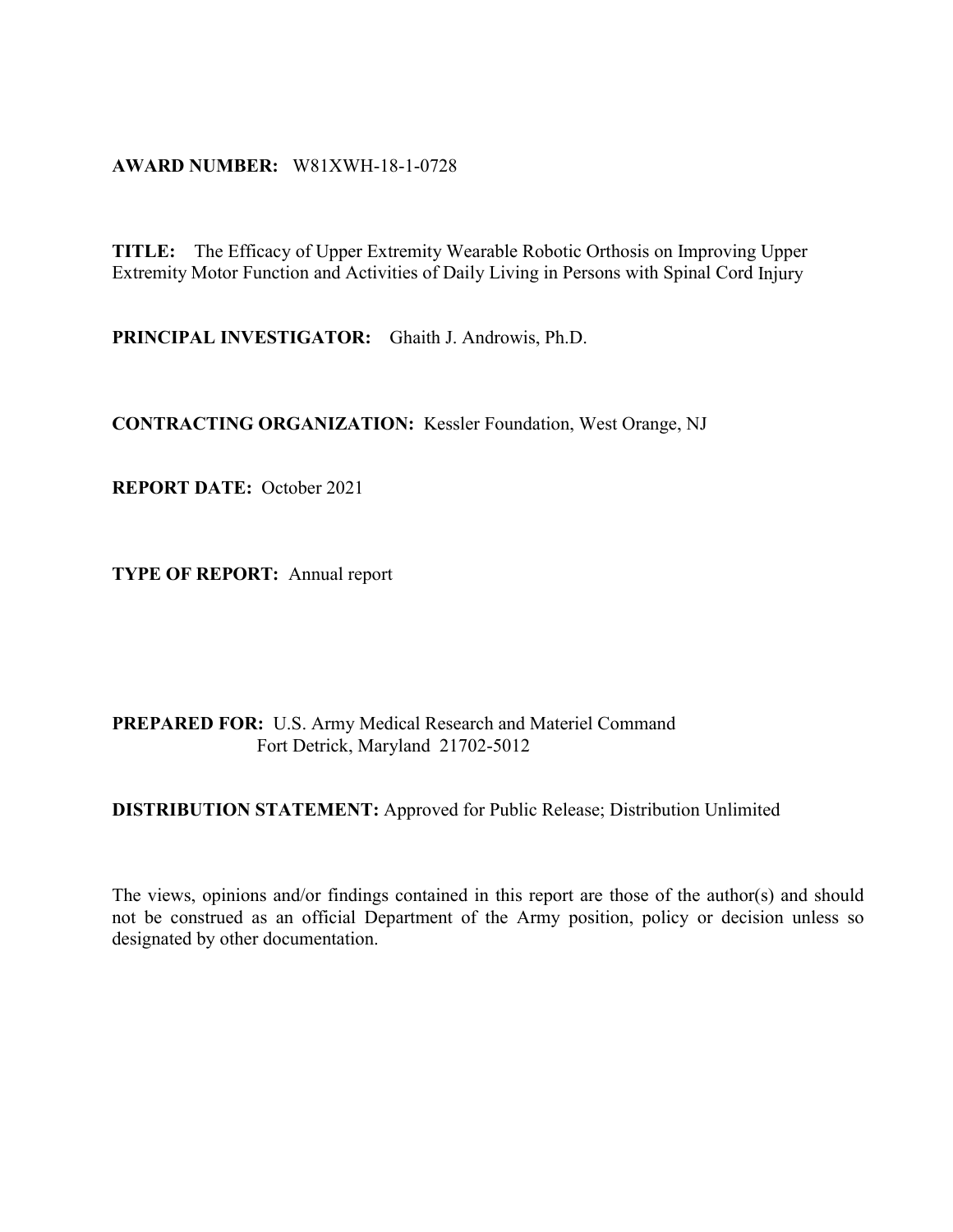|                                                                                                                                                                                                                                                                                                                                                                                                                                                                                                                                                                                                                                                                                                                                                                                                                                                                               |                                                     | <b>REPORT DOCUMENTATION PAGE</b>                                                                 |              |    | Form Approved<br>OMB No. 0704-0188                                                                                               |
|-------------------------------------------------------------------------------------------------------------------------------------------------------------------------------------------------------------------------------------------------------------------------------------------------------------------------------------------------------------------------------------------------------------------------------------------------------------------------------------------------------------------------------------------------------------------------------------------------------------------------------------------------------------------------------------------------------------------------------------------------------------------------------------------------------------------------------------------------------------------------------|-----------------------------------------------------|--------------------------------------------------------------------------------------------------|--------------|----|----------------------------------------------------------------------------------------------------------------------------------|
| Public reporting burden for this collection of information is estimated to average 1 hour per response, including the time for reviewing instructions, searching existing data sources, gathering and maintaining the<br>data needed, and completing and reviewing this collection of information. Send comments regarding this burden estimate or any other aspect of this collection of information, including suggestions for reducing<br>this burden to Department of Defense, Washington Headquarters Services, Directorate for Information Operations and Reports (0704-0188), 1215 Jefferson Davis Highway, Suite 1204, Arlington, VA 22202-<br>4302. Respondents should be aware that notwithstanding any other provision of law, no person shall be subject to any penalty for failing to comply with a collection of information if it does not display a currently |                                                     |                                                                                                  |              |    |                                                                                                                                  |
| <b>1. REPORT DATE</b>                                                                                                                                                                                                                                                                                                                                                                                                                                                                                                                                                                                                                                                                                                                                                                                                                                                         |                                                     | valid OMB control number. PLEASE DO NOT RETURN YOUR FORM TO THE ABOVE ADDRESS.<br>2. REPORT TYPE |              |    | <b>3. DATES COVERED</b>                                                                                                          |
| October 2020                                                                                                                                                                                                                                                                                                                                                                                                                                                                                                                                                                                                                                                                                                                                                                                                                                                                  |                                                     | Annual report                                                                                    |              |    | 15Sep2020-14Sep2021                                                                                                              |
| <b>4. TITLE AND SUBTITLE</b>                                                                                                                                                                                                                                                                                                                                                                                                                                                                                                                                                                                                                                                                                                                                                                                                                                                  |                                                     |                                                                                                  |              |    | <b>5a. CONTRACT NUMBER</b>                                                                                                       |
|                                                                                                                                                                                                                                                                                                                                                                                                                                                                                                                                                                                                                                                                                                                                                                                                                                                                               |                                                     |                                                                                                  |              |    |                                                                                                                                  |
|                                                                                                                                                                                                                                                                                                                                                                                                                                                                                                                                                                                                                                                                                                                                                                                                                                                                               |                                                     |                                                                                                  |              |    | <b>5b. GRANT NUMBER</b>                                                                                                          |
| The Efficacy of Upper Extremity Wearable Robotic Orthosis on Improving Upper<br>Extremity Motor Function and Activities of Daily Living in Persons with Spinal Cord                                                                                                                                                                                                                                                                                                                                                                                                                                                                                                                                                                                                                                                                                                           |                                                     |                                                                                                  |              |    | W81XWH-18-1-0728                                                                                                                 |
|                                                                                                                                                                                                                                                                                                                                                                                                                                                                                                                                                                                                                                                                                                                                                                                                                                                                               |                                                     |                                                                                                  |              |    | <b>5c. PROGRAM ELEMENT NUMBER</b>                                                                                                |
| Injury                                                                                                                                                                                                                                                                                                                                                                                                                                                                                                                                                                                                                                                                                                                                                                                                                                                                        |                                                     |                                                                                                  |              |    |                                                                                                                                  |
| 6. AUTHOR(S)                                                                                                                                                                                                                                                                                                                                                                                                                                                                                                                                                                                                                                                                                                                                                                                                                                                                  |                                                     |                                                                                                  |              |    | <b>5d. PROJECT NUMBER</b>                                                                                                        |
| Ghaith J. Androwis, Ph.D.                                                                                                                                                                                                                                                                                                                                                                                                                                                                                                                                                                                                                                                                                                                                                                                                                                                     |                                                     |                                                                                                  |              |    |                                                                                                                                  |
|                                                                                                                                                                                                                                                                                                                                                                                                                                                                                                                                                                                                                                                                                                                                                                                                                                                                               |                                                     |                                                                                                  |              |    |                                                                                                                                  |
|                                                                                                                                                                                                                                                                                                                                                                                                                                                                                                                                                                                                                                                                                                                                                                                                                                                                               |                                                     |                                                                                                  |              |    | <b>5e. TASK NUMBER</b>                                                                                                           |
|                                                                                                                                                                                                                                                                                                                                                                                                                                                                                                                                                                                                                                                                                                                                                                                                                                                                               |                                                     |                                                                                                  |              |    |                                                                                                                                  |
|                                                                                                                                                                                                                                                                                                                                                                                                                                                                                                                                                                                                                                                                                                                                                                                                                                                                               |                                                     |                                                                                                  |              |    | <b>5f. WORK UNIT NUMBER</b>                                                                                                      |
| E-Mail:                                                                                                                                                                                                                                                                                                                                                                                                                                                                                                                                                                                                                                                                                                                                                                                                                                                                       |                                                     |                                                                                                  |              |    |                                                                                                                                  |
| 7. PERFORMING ORGANIZATION NAME(S) AND ADDRESS(ES)                                                                                                                                                                                                                                                                                                                                                                                                                                                                                                                                                                                                                                                                                                                                                                                                                            |                                                     |                                                                                                  |              |    | <b>8. PERFORMING ORGANIZATION REPORT</b><br><b>NUMBER</b>                                                                        |
| <b>Kessler Foundation</b>                                                                                                                                                                                                                                                                                                                                                                                                                                                                                                                                                                                                                                                                                                                                                                                                                                                     |                                                     |                                                                                                  |              |    |                                                                                                                                  |
|                                                                                                                                                                                                                                                                                                                                                                                                                                                                                                                                                                                                                                                                                                                                                                                                                                                                               |                                                     |                                                                                                  |              |    |                                                                                                                                  |
| 1199 Pleasant Valley Way                                                                                                                                                                                                                                                                                                                                                                                                                                                                                                                                                                                                                                                                                                                                                                                                                                                      |                                                     |                                                                                                  |              |    |                                                                                                                                  |
| West Orange, NJ 07052                                                                                                                                                                                                                                                                                                                                                                                                                                                                                                                                                                                                                                                                                                                                                                                                                                                         |                                                     |                                                                                                  |              |    |                                                                                                                                  |
|                                                                                                                                                                                                                                                                                                                                                                                                                                                                                                                                                                                                                                                                                                                                                                                                                                                                               |                                                     |                                                                                                  |              |    |                                                                                                                                  |
|                                                                                                                                                                                                                                                                                                                                                                                                                                                                                                                                                                                                                                                                                                                                                                                                                                                                               |                                                     |                                                                                                  |              |    |                                                                                                                                  |
|                                                                                                                                                                                                                                                                                                                                                                                                                                                                                                                                                                                                                                                                                                                                                                                                                                                                               |                                                     | 9. SPONSORING / MONITORING AGENCY NAME(S) AND ADDRESS(ES)                                        |              |    | 10. SPONSOR/MONITOR'S ACRONYM(S)                                                                                                 |
|                                                                                                                                                                                                                                                                                                                                                                                                                                                                                                                                                                                                                                                                                                                                                                                                                                                                               |                                                     |                                                                                                  |              |    |                                                                                                                                  |
|                                                                                                                                                                                                                                                                                                                                                                                                                                                                                                                                                                                                                                                                                                                                                                                                                                                                               |                                                     | U.S. Army Medical Research and Development Command                                               |              |    |                                                                                                                                  |
| Fort Detrick, Maryland 21702-5012                                                                                                                                                                                                                                                                                                                                                                                                                                                                                                                                                                                                                                                                                                                                                                                                                                             |                                                     |                                                                                                  |              |    | <b>11. SPONSOR/MONITOR'S REPORT</b>                                                                                              |
|                                                                                                                                                                                                                                                                                                                                                                                                                                                                                                                                                                                                                                                                                                                                                                                                                                                                               |                                                     |                                                                                                  |              |    | <b>NUMBER(S)</b>                                                                                                                 |
|                                                                                                                                                                                                                                                                                                                                                                                                                                                                                                                                                                                                                                                                                                                                                                                                                                                                               |                                                     |                                                                                                  |              |    |                                                                                                                                  |
|                                                                                                                                                                                                                                                                                                                                                                                                                                                                                                                                                                                                                                                                                                                                                                                                                                                                               | <b>12. DISTRIBUTION / AVAILABILITY STATEMENT</b>    |                                                                                                  |              |    |                                                                                                                                  |
|                                                                                                                                                                                                                                                                                                                                                                                                                                                                                                                                                                                                                                                                                                                                                                                                                                                                               |                                                     |                                                                                                  |              |    |                                                                                                                                  |
|                                                                                                                                                                                                                                                                                                                                                                                                                                                                                                                                                                                                                                                                                                                                                                                                                                                                               | Approved for Public Release; Distribution Unlimited |                                                                                                  |              |    |                                                                                                                                  |
|                                                                                                                                                                                                                                                                                                                                                                                                                                                                                                                                                                                                                                                                                                                                                                                                                                                                               |                                                     |                                                                                                  |              |    |                                                                                                                                  |
| <b>13. SUPPLEMENTARY NOTES</b>                                                                                                                                                                                                                                                                                                                                                                                                                                                                                                                                                                                                                                                                                                                                                                                                                                                |                                                     |                                                                                                  |              |    |                                                                                                                                  |
| <b>14. ABSTRACT</b>                                                                                                                                                                                                                                                                                                                                                                                                                                                                                                                                                                                                                                                                                                                                                                                                                                                           |                                                     |                                                                                                  |              |    |                                                                                                                                  |
|                                                                                                                                                                                                                                                                                                                                                                                                                                                                                                                                                                                                                                                                                                                                                                                                                                                                               |                                                     |                                                                                                  |              |    | This pilot investigation has been initiated and all study staff members have received full training for the collection of unique |
|                                                                                                                                                                                                                                                                                                                                                                                                                                                                                                                                                                                                                                                                                                                                                                                                                                                                               |                                                     |                                                                                                  |              |    | outcome measures and providing unique rehabilitation and assistance using a novel robotic exoskeleton orthosis (MyoMo            |
|                                                                                                                                                                                                                                                                                                                                                                                                                                                                                                                                                                                                                                                                                                                                                                                                                                                                               |                                                     |                                                                                                  |              |    |                                                                                                                                  |
| device) for persons with SCI.                                                                                                                                                                                                                                                                                                                                                                                                                                                                                                                                                                                                                                                                                                                                                                                                                                                 |                                                     |                                                                                                  |              |    |                                                                                                                                  |
| We (researcher, clinicians and therapists), with assistance from the manufacturer (MyoMo) have established a training                                                                                                                                                                                                                                                                                                                                                                                                                                                                                                                                                                                                                                                                                                                                                         |                                                     |                                                                                                  |              |    |                                                                                                                                  |
| program schedule on the utilization of MyoMo orthosis specifically for individuals with SCI which will is followed during                                                                                                                                                                                                                                                                                                                                                                                                                                                                                                                                                                                                                                                                                                                                                     |                                                     |                                                                                                  |              |    |                                                                                                                                  |
| enrollment in this research study.<br>We have able to get some preliminary data that is included in this report and this data has been used to submit a Level II to the                                                                                                                                                                                                                                                                                                                                                                                                                                                                                                                                                                                                                                                                                                       |                                                     |                                                                                                  |              |    |                                                                                                                                  |
|                                                                                                                                                                                                                                                                                                                                                                                                                                                                                                                                                                                                                                                                                                                                                                                                                                                                               |                                                     |                                                                                                  |              |    |                                                                                                                                  |
|                                                                                                                                                                                                                                                                                                                                                                                                                                                                                                                                                                                                                                                                                                                                                                                                                                                                               |                                                     | CDMRP-OPORP to include a wider range of utilization with a larger number of participants.        |              |    |                                                                                                                                  |
|                                                                                                                                                                                                                                                                                                                                                                                                                                                                                                                                                                                                                                                                                                                                                                                                                                                                               |                                                     |                                                                                                  |              |    |                                                                                                                                  |
| <b>15. SUBJECT TERMS</b>                                                                                                                                                                                                                                                                                                                                                                                                                                                                                                                                                                                                                                                                                                                                                                                                                                                      |                                                     |                                                                                                  |              |    |                                                                                                                                  |
| Progress update and listing of main accomplishments to initiate this novel line of work for persons with SCI and orthotic                                                                                                                                                                                                                                                                                                                                                                                                                                                                                                                                                                                                                                                                                                                                                     |                                                     |                                                                                                  |              |    |                                                                                                                                  |
| utilization and rehabilitation.                                                                                                                                                                                                                                                                                                                                                                                                                                                                                                                                                                                                                                                                                                                                                                                                                                               |                                                     |                                                                                                  |              |    |                                                                                                                                  |
| We have submitted a paper to the International conference on Wearable Robotics (WeRob 2020) and is accepted and was                                                                                                                                                                                                                                                                                                                                                                                                                                                                                                                                                                                                                                                                                                                                                           |                                                     |                                                                                                  |              |    |                                                                                                                                  |
| chosen for oral presentation (Attached). This presentation will be provided virtually due to the unfortunate situation of COVID-                                                                                                                                                                                                                                                                                                                                                                                                                                                                                                                                                                                                                                                                                                                                              |                                                     |                                                                                                  |              |    |                                                                                                                                  |
| 19. There will also be a live discussion session where other researcher will be interacting with us with questions/answers on                                                                                                                                                                                                                                                                                                                                                                                                                                                                                                                                                                                                                                                                                                                                                 |                                                     |                                                                                                  |              |    |                                                                                                                                  |
| the paper                                                                                                                                                                                                                                                                                                                                                                                                                                                                                                                                                                                                                                                                                                                                                                                                                                                                     |                                                     |                                                                                                  |              |    |                                                                                                                                  |
| <b>16. SECURITY CLASSIFICATION OF:</b><br><b>17. LIMITATION</b><br><b>18. NUMBER</b><br>19a. NAME OF RESPONSIBLE PERSON                                                                                                                                                                                                                                                                                                                                                                                                                                                                                                                                                                                                                                                                                                                                                       |                                                     |                                                                                                  |              |    |                                                                                                                                  |
| OF ABSTRACT<br><b>OF PAGES</b><br><b>USAMRMC</b>                                                                                                                                                                                                                                                                                                                                                                                                                                                                                                                                                                                                                                                                                                                                                                                                                              |                                                     |                                                                                                  |              |    |                                                                                                                                  |
| a. REPORT                                                                                                                                                                                                                                                                                                                                                                                                                                                                                                                                                                                                                                                                                                                                                                                                                                                                     | <b>b. ABSTRACT</b>                                  | c. THIS PAGE                                                                                     |              |    | 19b. TELEPHONE NUMBER (include area                                                                                              |
|                                                                                                                                                                                                                                                                                                                                                                                                                                                                                                                                                                                                                                                                                                                                                                                                                                                                               |                                                     |                                                                                                  |              |    | code)                                                                                                                            |
| Unclassified                                                                                                                                                                                                                                                                                                                                                                                                                                                                                                                                                                                                                                                                                                                                                                                                                                                                  | Unclassified                                        | Unclassified                                                                                     | Unclassified | 16 |                                                                                                                                  |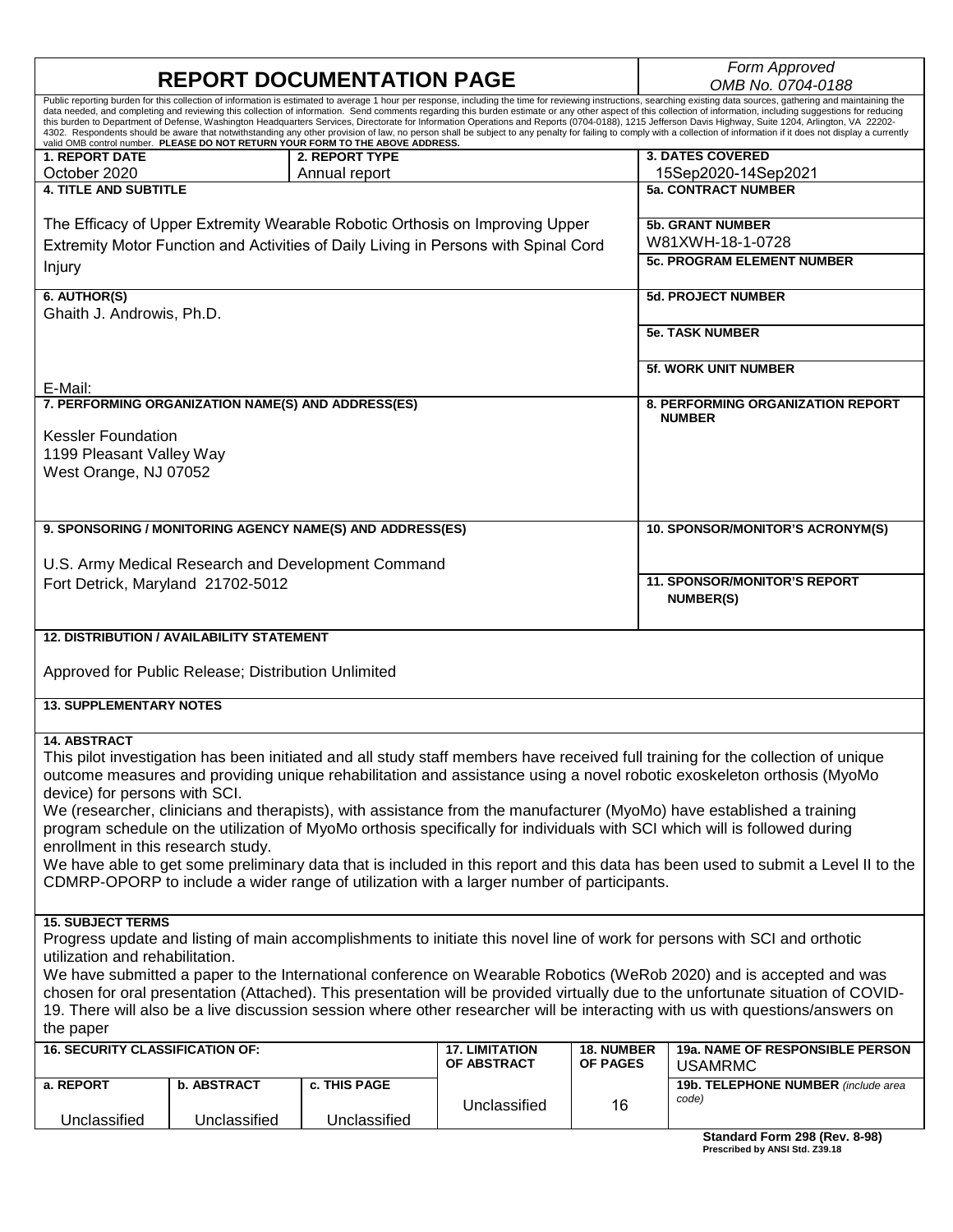# **TABLE OF CONTENTS**

### **Page**

|    | 1. Introduction                                     | 4                       |
|----|-----------------------------------------------------|-------------------------|
|    | 2. Keywords                                         | $\overline{\mathbf{4}}$ |
|    | 3. Accomplishments                                  | $\overline{\mathbf{4}}$ |
|    | 4. Impact                                           | 8                       |
| 5. | <b>Changes/Problems</b>                             | 10                      |
| 6. | <b>Products</b>                                     | 11                      |
|    | 7. Participants & Other Collaborating Organizations | 13                      |
| 8. | <b>Special Reporting Requirements</b>               | 16                      |
| 9. | <b>Appendices</b>                                   | 16                      |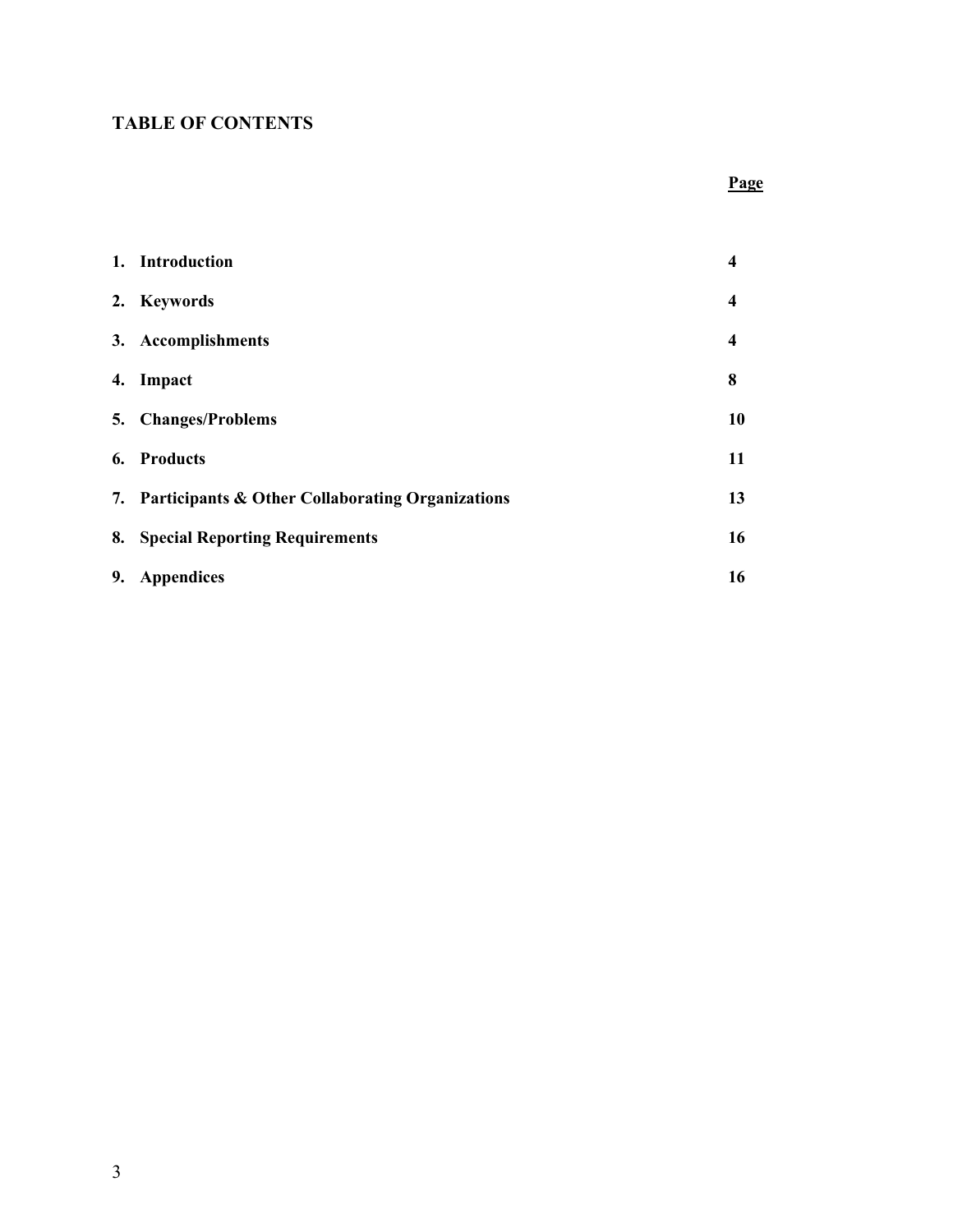### **1. INTRODUCTION:**

 **powered wearable devices** developed specifically for increasing upper extremity activity, Spinal cord injury (SCI) is a medically complex and life-disrupting condition. Each year in the United States, there are approximately 17,500 new traumatic SCI cases, including many active service members, and veterans. In about half of these cases, the injury involves some part of the arm and or hand, representing significant disability and increased patient dependence and strain on their families. Even though restoration of upper extremity function in people with SCI remains a **high priority in rehabilitation and in the field of assistive technology,** there are currently few particularly wrist and hand function. The impact of the current study is to provide the evidence to directly affect rehabilitation treatment options by using the technology, as well as to provide an evidence based platform for the introduction of home based strategies for the recovery of hand and arm functions for increasing activity of daily living and quality of life in individuals with iSCI. The outcomes of the study are also expected to provide information for the development of nextgeneration assistive technologies to better serve those with disabilities. Further, these results will establish the first guidelines of a powered robotic orthosis (MyoPro) for persons with iSCI.

# **2. KEYWORDS:**

SCI rehabilitation and assistive technologies, upper extremity rehabilitation, upper extremity orthotic system, Activity of daily living, function activities in persosns with SCI

### **3. ACCOMPLISHMENTS:**

### **What were the major goals of the project?**

Specific Aim 1: To investigate the effects of the MyoPro as a therapeutic orthotic tool for improving wrist/hand/UE motor function by comparing the outcome measures between the SB group and control group.

Specific Aim 2: To investigate the effect of the MyoPro as an assistive orthotic tool for increasing UE ADL by comparing the outcome measures between the Myo-Pro group and SB group. Specific Aim 3: To determine intervention and daily use-caused neuromuscular adaptations that promote movement recovery and ADL.

#### **What was accomplished under these goals?**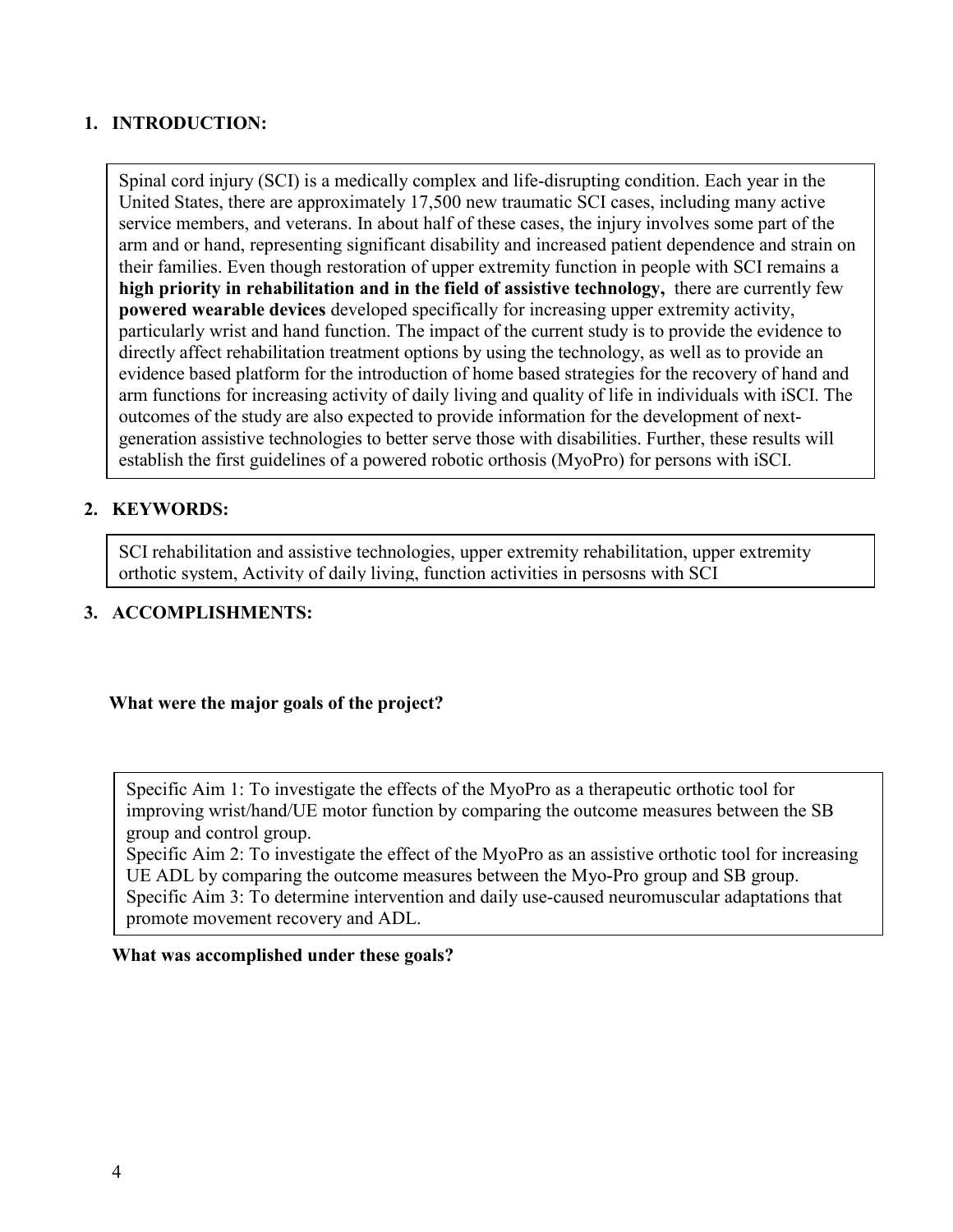- I. **Major Task 1:** Initiation of the investigation and getting started (Completed)
- Refinements and optimization on the utilization techniques of the orthotic device (MyoMo device) have been discussed with the MyoMo manufacture. Finalized the investigation's protocol and providing the needed training for staff members and treating therapists.
- Prepared continuation application and Regulatory Documents, the Research Protocol and IRB applications for local IRB committee and for the HRPO review
	- o Obtain Local IRB continuation approvals at Kessler Foundation
- Obtained needed equipment, orthoses and supplies for new participants in the study
- An updated detailed explanation and supplementary material has been provided to all therapist which will be followed during evaluations/assessments and training in the study.
	- o Provided a presentation/talk to all involved therapists and comprehensive explanation of the study details were discussed: Including procedures for recruitment, screening, timeline, evaluations and rehabilitations procedures
- Finalized research protocol and provided in-depth training to study staff members on administering the study treatments and evaluations for individuals with SCI. Currently, the study includes a total of four therapists who are involved in the research study and assist with the study (Recruitment and interventions). All of the OTs are fully trained on the needed treatments and administration of outcomes. Therapists are as follows:
	- *Amanda Engler, DPT*
	- *Alyssa Attanasio, OT*
	- *Alisha, K Sheridan, OT*
	- *David O'Brian, OT*
- Provided on-site training sessions for treating therapists and study staff members (at Kessler Foundation):
	- o **MyoMo training: provided by MyoMo company**
		- First on-site training (07-17-2019), covered the following aspects:
			- Training on initial measurements and determination of potential subjects in the research study.
			- Details on the utilization techniques of the MyoMo orthotic device
			- Two subjects with disability participated in this training session and study therapists received hands-on training with the MyoMo orthotic device.
		- Second on-site training (08-07-2019), covered advanced features of the orthotic system, as follows:
			- Reviewed of MyoPro orthotic and key functions
			- Practiced therapy routines, therapy treatment guide
			- Practiced all study protocol, routines, dosing, and collection of outcomes along with treatment examples
			- Two subjects with disability participated in this training session and study therapists received hands-on training with the device.
			- Generated a therapy schedule using the MyoMo orthotic device specifically for persons with SCI when enrolled in this research study. This training schedule was finalized with input from study staff members and researchers from MyoMo company during the on-site trainings.
	- o GRASSP training: provided by the developer of the outcome measure (Dr. Sukhvinder Kalsi-Ryan).
		- A training webinar was scheduled and provided on 08-14-2019.
		- Complete explanation and description of all aspects of the GRASSP measure
		- Training resulted in certifying all four therapists to administer this important outcome measure for participants with SCI.
- **Milestone Achieved on (Major Task 1):** Investigation Initiation, finalizing protocol and starting of participants' recruitment have been completed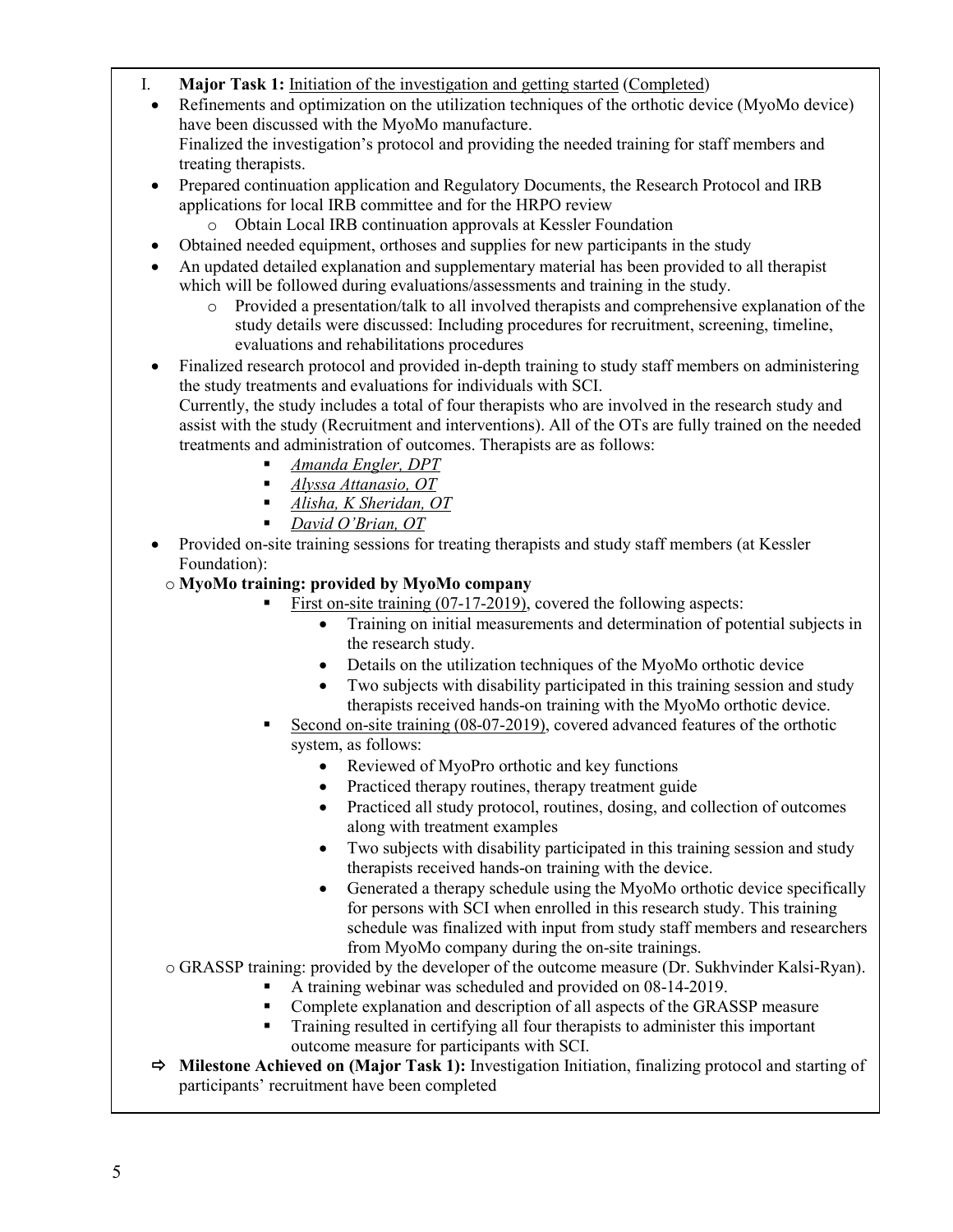All study staff member (PTs/OTs, RAs) have received needed training to carry the research activity of this investigation.

- **A total of a total of twenty** subjects with SCI have been recruited and eight enrolled in the study.
	- o Seven of those have completed 18 sessions of training sessions
	- o We have collected several data collection sessions at Baseline and Post-training to evaluate several research domains and outcomes.
	- o The eighth subjects is currently completing the training activities in the following week.

Two new participants have been contacted for enrollment in the study:

- One participant passed the over-the phone screening and will be coming for the in-person screening in the following week.
- o On participant failed over-the-phone screening.
- Changes to study staff members (therapists and researcher):
	- o Amanda Engler, PT, PHD was hired at Kessler Foundation as the main therapists ion this study to provide treatment sessions and evaluations.
	- o David Obrien, OT (Kessler institute for Rehabilitation) has been added to the study to assist the other therapists in providing rehabilitation and evolution sessions to study participants.
	- o Salli AlRabadi, M.S. have been added to study as a research assistant (Kessler Foundation) to assist with data collection, analysis and entry.
- Online training webinar have been provided to training the two newly added therapists (David and Amanda) on the administration of the GRASSP evaluation. Both are now certified to do the GRASSP evaluation.
- II. **Major Task 2:** Investigating the therapeutic improvement of MyoPro orthosis. (On-going) A preliminary results report on two of the outcomes generated for this task is attached to this report:
	- a. **Biomechanical evaluation:** an extension to the initial analysis of these outcomes (Hand grip- angles and force) addressing a dynamic gripping test was completed and data has been prepared for journal article submissions.

Copies of the accepted and finalized papers to the EMBC are attached. These papers will be published and PubMed indexed with a DOI number.

- b. **Transcranial Magnetic stimulation (TMS):** Analysis is ongoing.
- More detailed and comprehensive analysis and interpretation of the data is on-going.
- III. **Major Task 3:** Investigation the assistive improvements of the MyoPro orthosis. (On-going)

#### **Major Tasks 2 and 3:**

Data collection and analysis is ongoing. Data analysis of the following outcomes is ongoing while including more participants into the study data directory:

- o EEG combined with EMG during hand/arm activates (upper extremity evaluation)
- Strength and gripping outcomes
- o TMS assessment with EMG data outcomes.
- o A complete battery of medical assessments, including:
	- **GRASSP** measure
	- ISNCSI outcome
	- **CUE-Q** evaluation
	- **Modified Ashworth scale test**
	- Data of these outcomes have been processed and reports are generated to look at changes due to the provided training in the study.
- o MATLAB scripts have been updated to be used for post-processing the collected data and to initiate data analysis procedures for the ROM, EMG, EEG and strength measures

#### IV. **Major Task 4:** Determination of neuromuscular adaptations. (On-going) Enrollment and recruitment of participants:

Recruitment of a total of twenty subjects of whom eleven failed the phone/in-person screening, and eight have enrolled into the study (one will enroll next week). Their status is as follows:

- i. Six completely finished study's activities.
- recommended not to do any training session until kidney stone is removed. ii. One dropped out of the study. As reported previously (April  $15<sup>th</sup>$ , 2021), The participant has completed baseline testing and received 4 training sessions and then was not able to continue due to a kidney-stone that required hospitalization. Participant's primary physician
	- iii. One is actively participating in the study and receiving training sessions.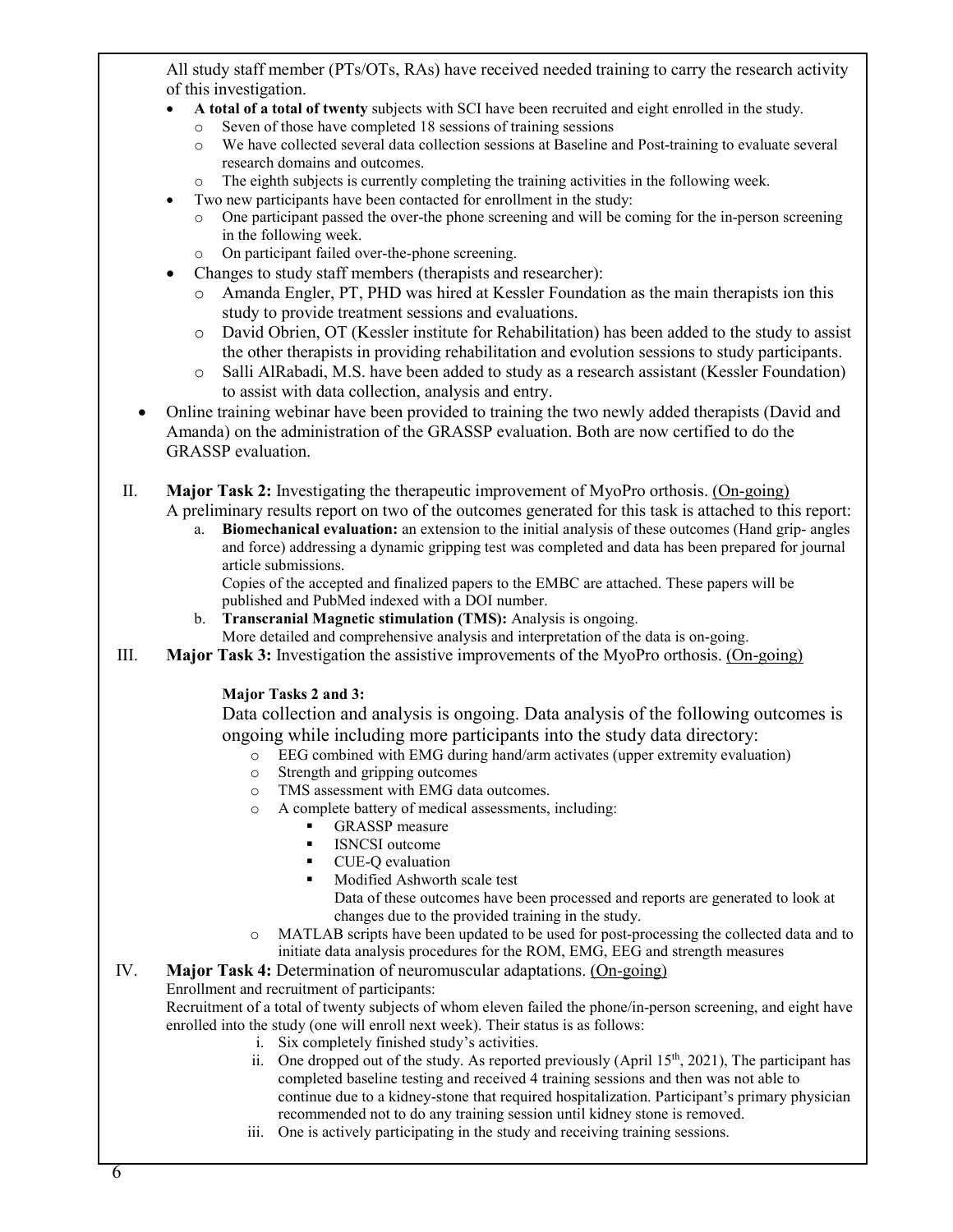### **What opportunities for training and professional development has the project provided?**

| Provided on-site training sessions for treating therapists and study staff members (at Kessler Foundation):                                                                                                                                                           |
|-----------------------------------------------------------------------------------------------------------------------------------------------------------------------------------------------------------------------------------------------------------------------|
| MyoMo training: provided by MyoMo company<br>$\circ$                                                                                                                                                                                                                  |
| On-site training $(01-2020)$ , covered the following aspects:                                                                                                                                                                                                         |
| Training on initial measurements and determination of potential subjects in the research<br>study.                                                                                                                                                                    |
| Details on the utilization techniques of the MyoMo orthotic device                                                                                                                                                                                                    |
| Two subjects with disability participated in this training session and study therapists<br>$\bullet$<br>received hands-on training with the MyoMo orthotic device.                                                                                                    |
| Reviewed of MyoPro orthotic and key functions                                                                                                                                                                                                                         |
| Practiced therapy routines, therapy treatment guide                                                                                                                                                                                                                   |
| Practiced all study protocol, routines, dosing, and collection of outcomes along with<br>treatment examples                                                                                                                                                           |
| Two subjects with disability participated in this training session and study therapists<br>received hands-on training with the device.                                                                                                                                |
| Generated a therapy schedule using the MyoMo orthotic device specifically for persons<br>with SCI when enrolled in this research study. This training schedule was finalized with<br>input from study staff members and researchers from MyoMo company during the on- |
| site trainings.                                                                                                                                                                                                                                                       |
| Virtual training on performing the GRASSP evaluation was provided to the study therapists.                                                                                                                                                                            |

**How were the results disseminated to communities of interest?** 

The following papers/abstracts have been generated;

- 1. Two full grant proposals were submitted to the:
	- CDMRP-OPORP (Level II)
	- CDMRP-SCIRP (Clinical Trial Award)
- 2. One paper to the International conference on Wearable Robotics (WeRob 2020) was accepted and presented (oral presentation). This paper has been published, Citation is as follows:
- G. J. Androwis, S. Kirshblum, and G. Yue, "The Utilization Effects of Powered Wearable Orthotics in *If this is the final report, state "Nothing to Report."*  Publishing, in Wearable Robotics: Challenges and Trends, pp. 473-477.Improving Upper Extremity Function in Persons with SCI: A Case Study," Cham, 2022: Springer International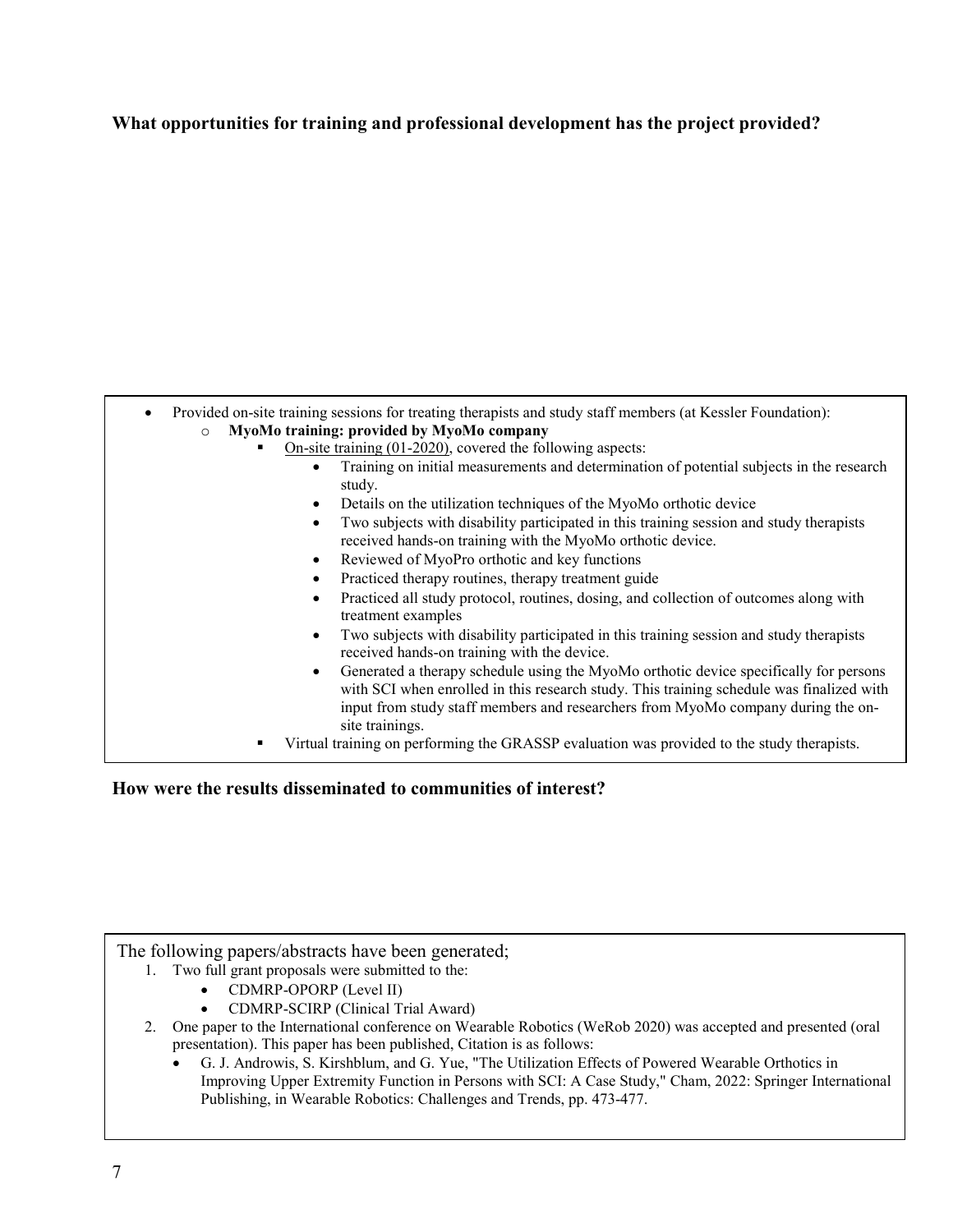- 1. Final versions of two papers have been prepared and subkmitted for publication as part of the EMBC 2021. They will both be PubMed indexed (Submitted paper is attached).
- 2. An abstract was submitted to Military Health System Research Symposium and was accepted for presentation (acceptance letter is attached).

Continuing to generate additional abstracts, conference papers, scientific presentations and potentially manuscript publication (comparing post training to pre-evaluation).

We are planning to have a few abstracts, conference papers, scientific presentations and potentially manuscript publication (comparing post training to pre evaluation).

### *Describe briefly what you plan to do during the next reporting period to accomplish the goals and objectives.*

- We have requested a no-cost-extension to complete the needed number of participants into the study. The request has been approved to extend the study until next year (10/15/2022).
- Recruitments of subjects to participate in the research investigation:
	- o Enroll more participant and provide the needed rehabilitation training and evaluation to generate needed outcome and scientific evidence related to the aims of this investigation.
		- o We have a number of potential subjects who are currently lined-up to be scheduled for an in-person consenting/screening in the following a few weeks. This number is likely to increase due to our in-place mechanisms of finding new candidates for participation in the study.
		- o Data collection and analysis is also on-going to obtain results and findings needed to provide the objective evidence supporting the study's specific aims.
		- o Our plan is focused on the following:
- Our focus is to increase enrollment of participants into the study. Recruitment for additional subject and inviting them to the lab for consenting and screening.
	- o Enrollment of participants into research projects has been challenging due to COVID-19 virus, but we believe that it is getting more promising as more people get vaccinated and more patients get more comfortable coming to research projects.
	- Working on dissemination the work already created by doing the following:
		- o Continue to pre-processing, data analysis and preparation of the collected outcomes from subjects already enrolled in the study.
		- o Submitting manuscripts for publication.

# *4.* **IMPACT:**

# **What was the impact on the development of the principal discipline(s) of the project?**

- We have provided a great review of the investigated system through the paper which was accepted for presentation at the International conference on Wearable Robotics (WeRob 2020). This presentation was provided virtually due to the unfortunate situation of COVID-19. There was also a live discussion session where other researcher were interacting with us with questions/answers on the paper.
- Grants submitted: Two full grant proposals were submitted to the:
	- CDMRP-OPORP (Level II)
	- CDMRP-SCIRP (Clinical Trial Award)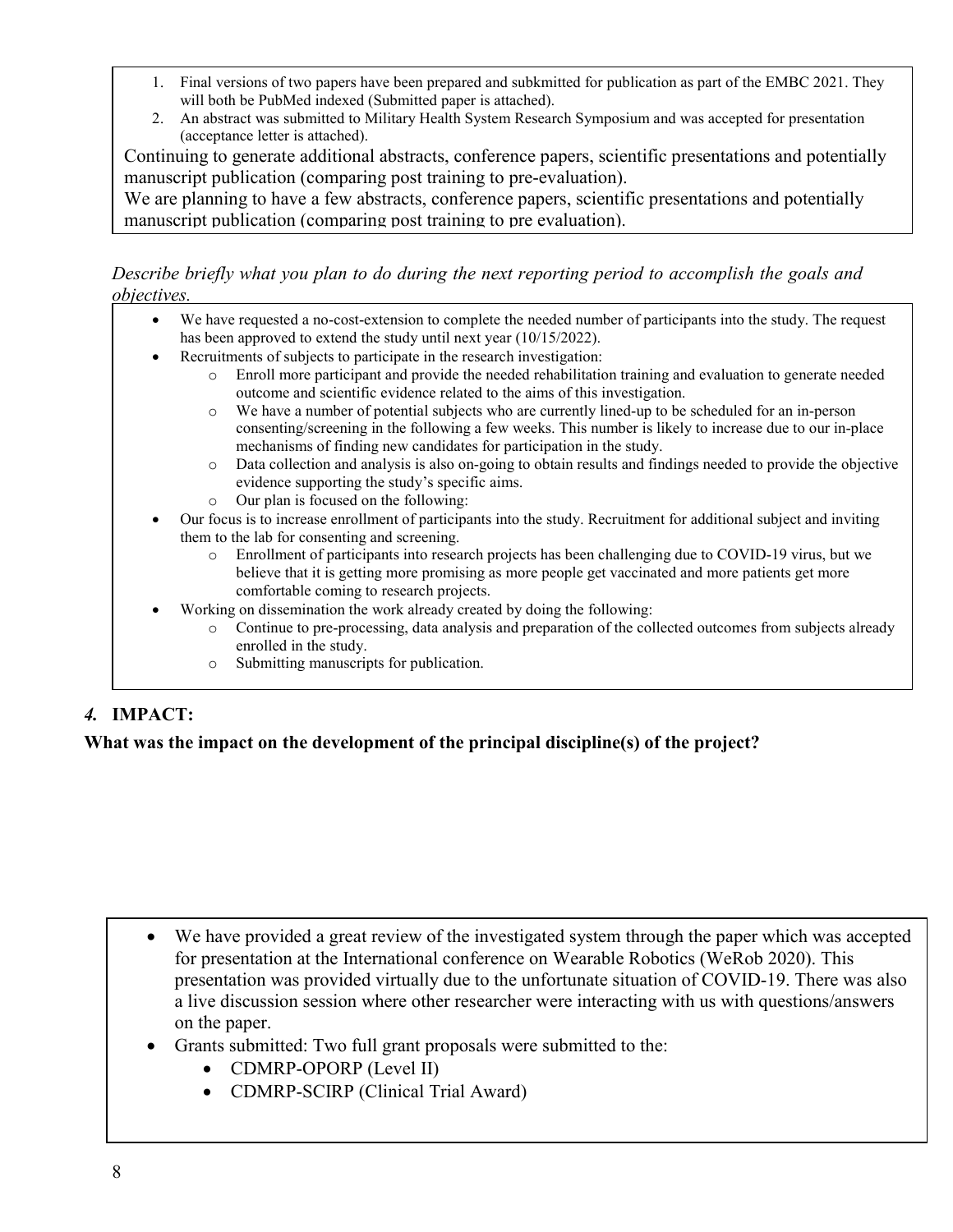- One paper to the International conference on Wearable Robotics (WeRob 2020) was accepted and presented (oral presentation). This paper has been published, Citation is as follows:
	- G. J. Androwis, S. Kirshblum, and G. Yue, "The Utilization Effects of Powered Wearable Orthotics in Improving Upper Extremity Function in Persons with SCI: A Case Study," Cham, 2022: Springer International Publishing, in Wearable Robotics: Challenges and Trends, pp. 473-477.
- Final versions of two papers have been prepared and submitted for publication as part of the EMBC 2021. They will both be PubMed indexed (Submitted paper is attached).
- An abstract was submitted to Military Health System Research Symposium and was accepted for presentation (acceptance letter is attached).

*We anticipate when enough data and outcomes are available on the evaluation of this orthotics assistive technology that rehabilitation and managements for upper extremity in persons with SCI will benefit from these findings and will result in improvement for the activity of daily living and function movements. The impact of the current study is to provide the evidence to directly affect rehabilitation treatment options by using the technology, as well as to provide an evidence based platform for the introduction of home based strategies for the recovery of hand and arm functions for increasing activity of daily living and quality of life in individuals with iSCI. The outcomes of the study are also expected to provide information for the development of next-generation assistive technologies to better serve those with disabilities. Further, these results will establish the first guidelines of a powered robotic orthosis (MyoPro) for persons with iSCI, for specifically improving function, activity of daily living and quality of life. Data generated from this clinical trial investigation will advance the field of orthotics and prosthetics outcomes-related rehabilitation research and patient care. Therefore, this knowledge product will justify the utilization of such orthotic technology in individuals with SCI, including a large population of veteran in the VA system.* 

# **What was the impact on other disciplines?**

*Nothing to Report*

# **What was the impact on technology transfer?**

Nothing major to Report yet.

We believe that the initiation and established of this line of work in persons with SCI while supported with clinical, functional, object and subjects outcome measure will indeed have a great benefit on translating the utilization of this orthotic device for upper extremity assistance and rehabilitation.

*:*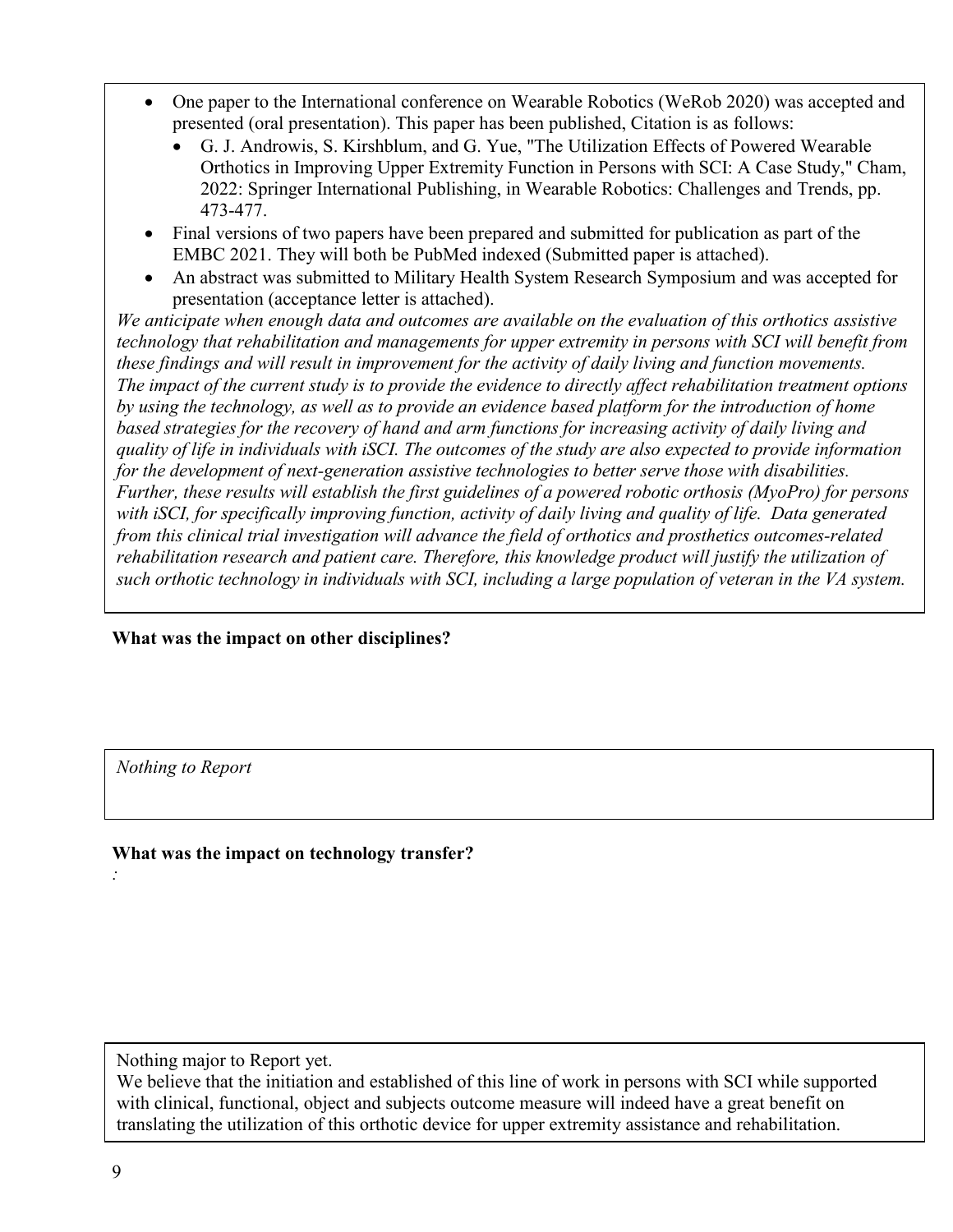**What was the impact on society beyond science and technology?** 

*Nothing to Report yet.*

### **5. CHANGES/PROBLEMS:**

**Changes in approach and reasons for change**  *Nothing to Report*

### **Actual or anticipated problems or delays and actions or plans to resolve them**

Nothing major to Report.

Although, the situation of COVID-19 is not finalized and is still affecting enrollment of participants into the study.

We will be requesting a no-cost-extension to complete the needed number of participants into the study Our plan is:

• To enroll as many subjects as possible in the following a few months.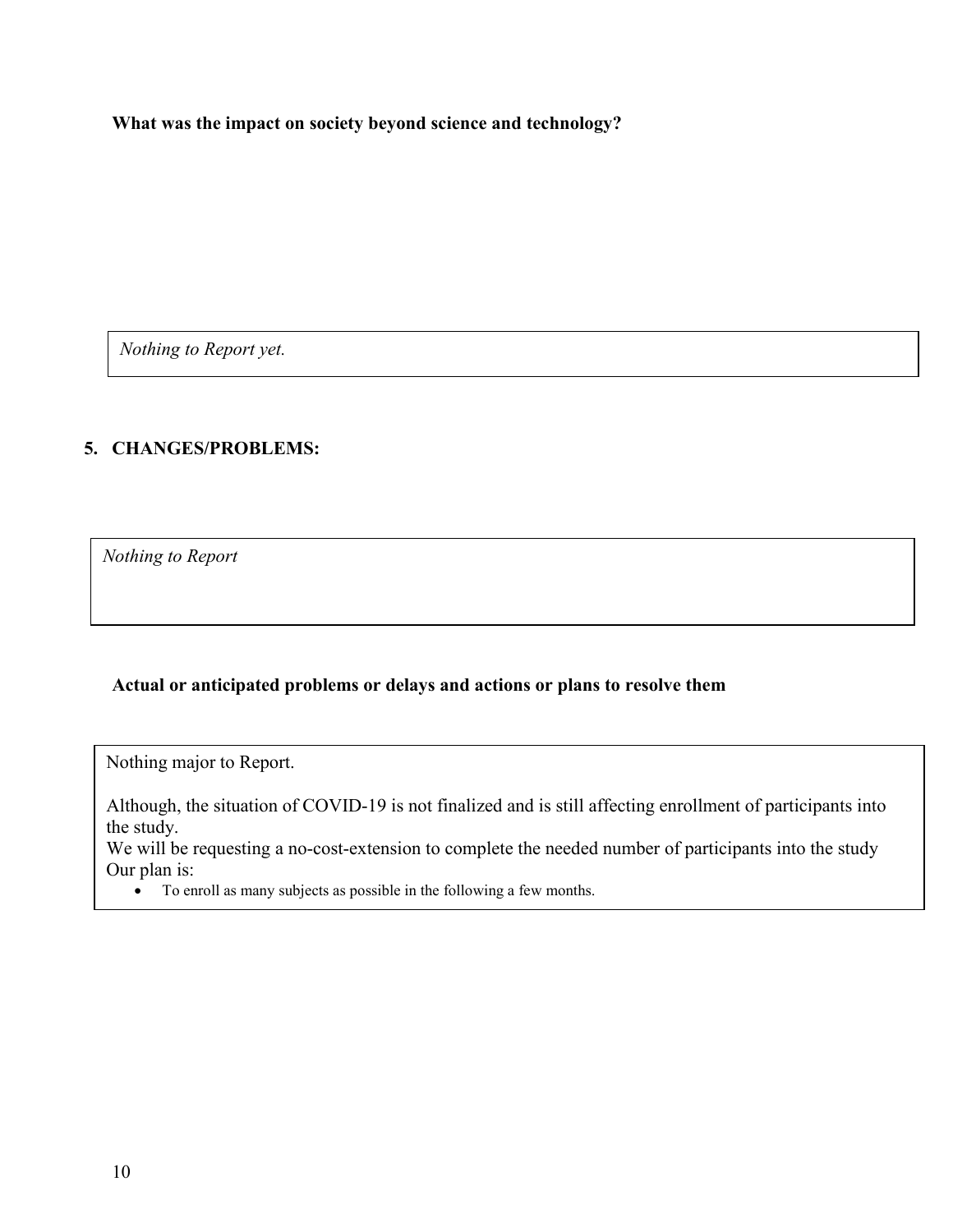**Changes that had a significant impact on expenditures** 

*Nothing to Report*

**Significant changes in use or care of human subjects, vertebrate animals, biohazards, and/or select agents** 

**Significant changes in use or care of human subjects**

*Nothing to Report*

### **Significant changes in use or care of vertebrate animals**

*Nothing to Report*

#### **Significant changes in use of biohazards and/or select agents**

*Nothing to Report*

### **6. PRODUCTS:**

• **Publications, conference papers, and presentations**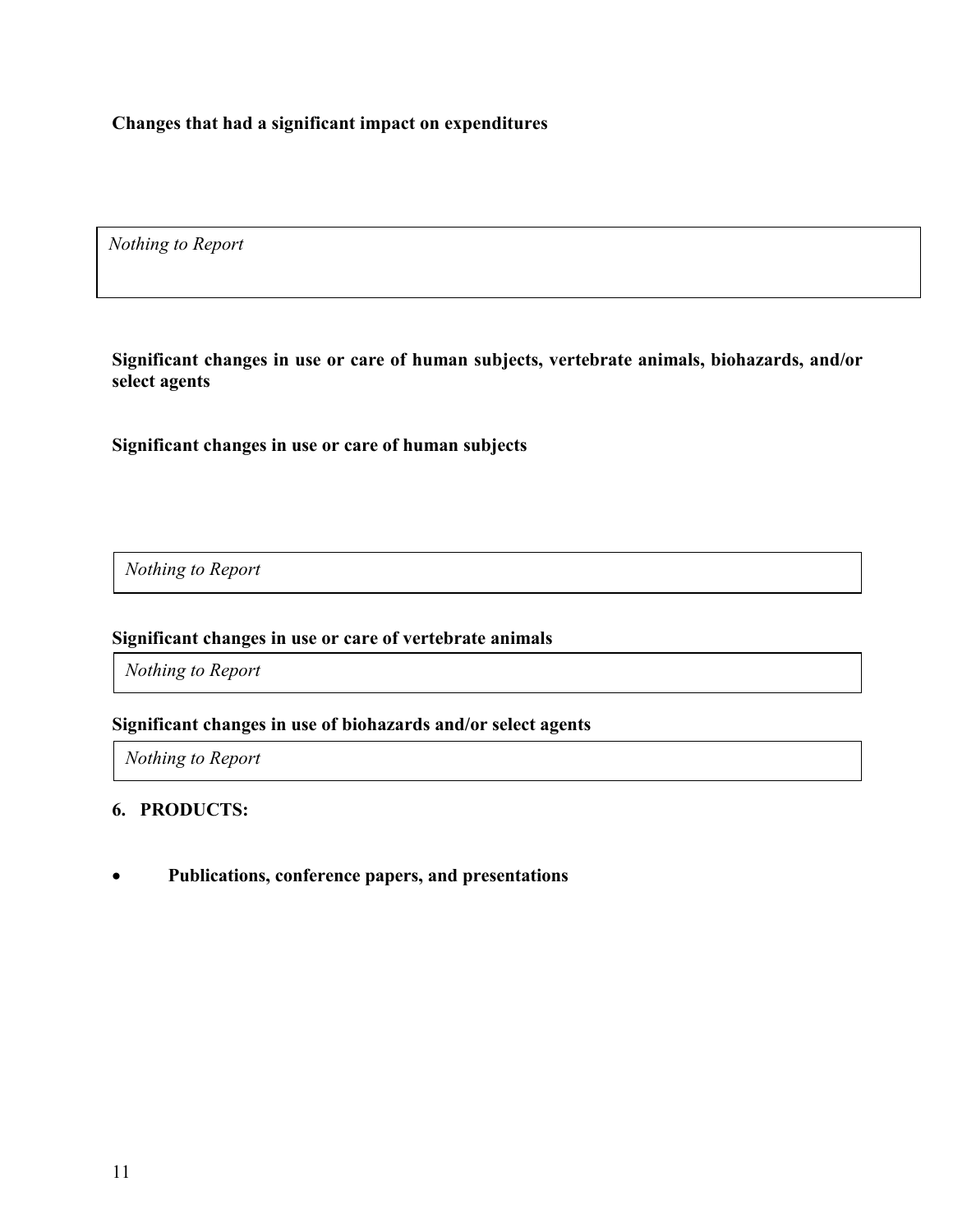#### **Journal publications.**

|    | 3. One paper to the International conference on Wearable Robotics (WeRob 2020) was accepted<br>and presented (oral presentation). This paper has been published, Citation is as follows: |
|----|------------------------------------------------------------------------------------------------------------------------------------------------------------------------------------------|
|    | • G. J. Androwis, S. Kirshblum, and G. Yue, "The Utilization Effects of Powered Wearable                                                                                                 |
|    | Orthotics in Improving Upper Extremity Function in Persons with SCI: A Case Study,"                                                                                                      |
|    | Cham, 2022: Springer International Publishing, in Wearable Robotics: Challenges and                                                                                                      |
|    | Trends, pp. 473-477.                                                                                                                                                                     |
|    | 4. Final versions of two papers have been prepared and submitted for publication as part of the                                                                                          |
|    | EMBC 2021. They will both be PubMed indexed (Submitted paper is attached).                                                                                                               |
| 5. | An abstract was submitted to Military Health System Research Symposium and was accepted                                                                                                  |
|    | for presentation (acceptance letter is attached).                                                                                                                                        |

**Books or other non-periodical, one-time publications.** 

*Nothing to Report*

**Other publications, conference papers and presentations**.

One paper to the International conference on Wearable Robotics (WeRob 2020) was accepted and presented (oral presentation). This paper has been published, Citation is as follows:

• G. J. Androwis, S. Kirshblum, and G. Yue, "The Utilization Effects of Powered Wearable Orthotics in Improving Upper Extremity Function in Persons with SCI: A Case Study," Cham, 2022: Springer International Publishing, in Wearable Robotics: Challenges and Trends, pp. 473-477.

An abstract was submitted to Military Health System Research Symposium and was accepted for presentation (acceptance letter is attached).

#### • **Website(s) or other Internet site(s)**

*Nothing to Report*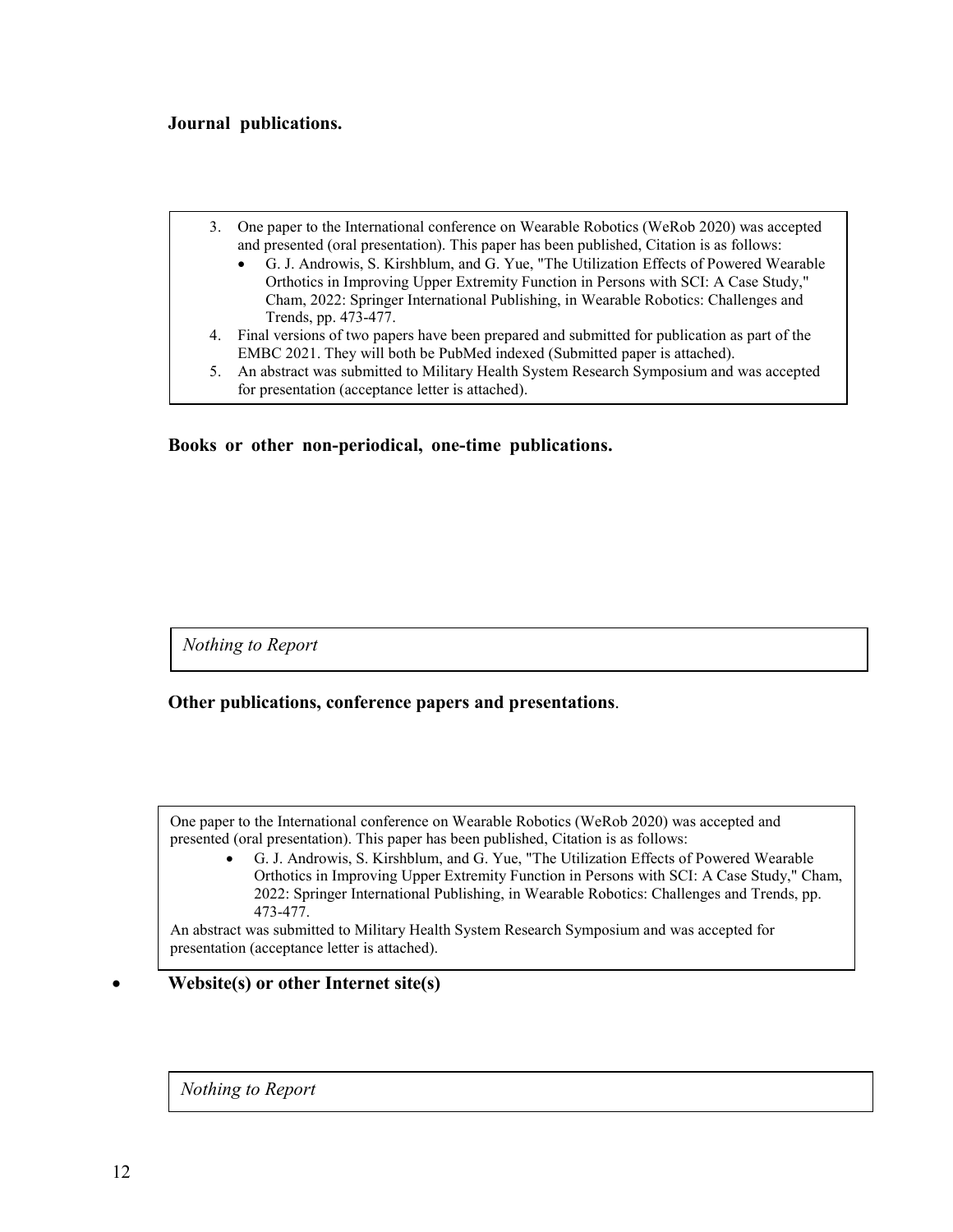# • **Technologies or techniques**

*Nothing to Report*

### • **Inventions, patent applications, and/or licenses**

*Nothing to Report*

### • **Other Products**

*Nothing to Report*

# **7. PARTICIPANTS & OTHER COLLABORATING ORGANIZATIONS**

**What individuals have worked on the project?**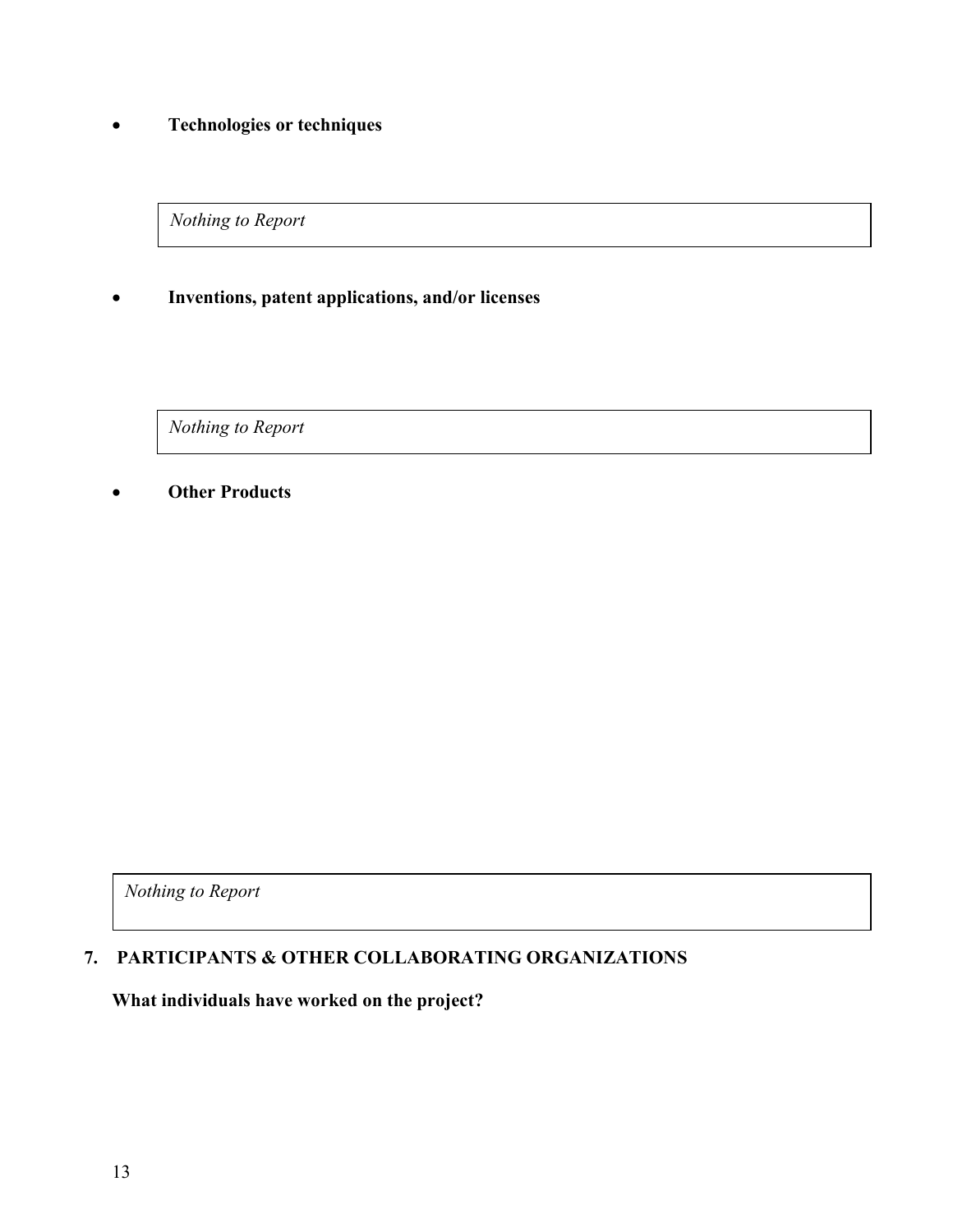*Name: Ghaith Androwis Project Role: Research Scientist Researcher Identifier (e.g. ORCID ID): 0000-0001-8465-9141 Nearest person month worked: 3 Contribution to Project: Dr. Androwis is the PI of the project and is responsible for the overall administration and direction of the research protocol, IRB applications and any paperwork needed to obtain needed approvals for this research investigation. Dr. Androwis has been working to arrange and prepare study staff member to become fully training on the utilization of the study training systems and evaluation equipment. Further, Dr. Androwis has finalized the study's data collection space/equipment and he, with assistance from study team members, have conducted evaluations of participants with SCI.*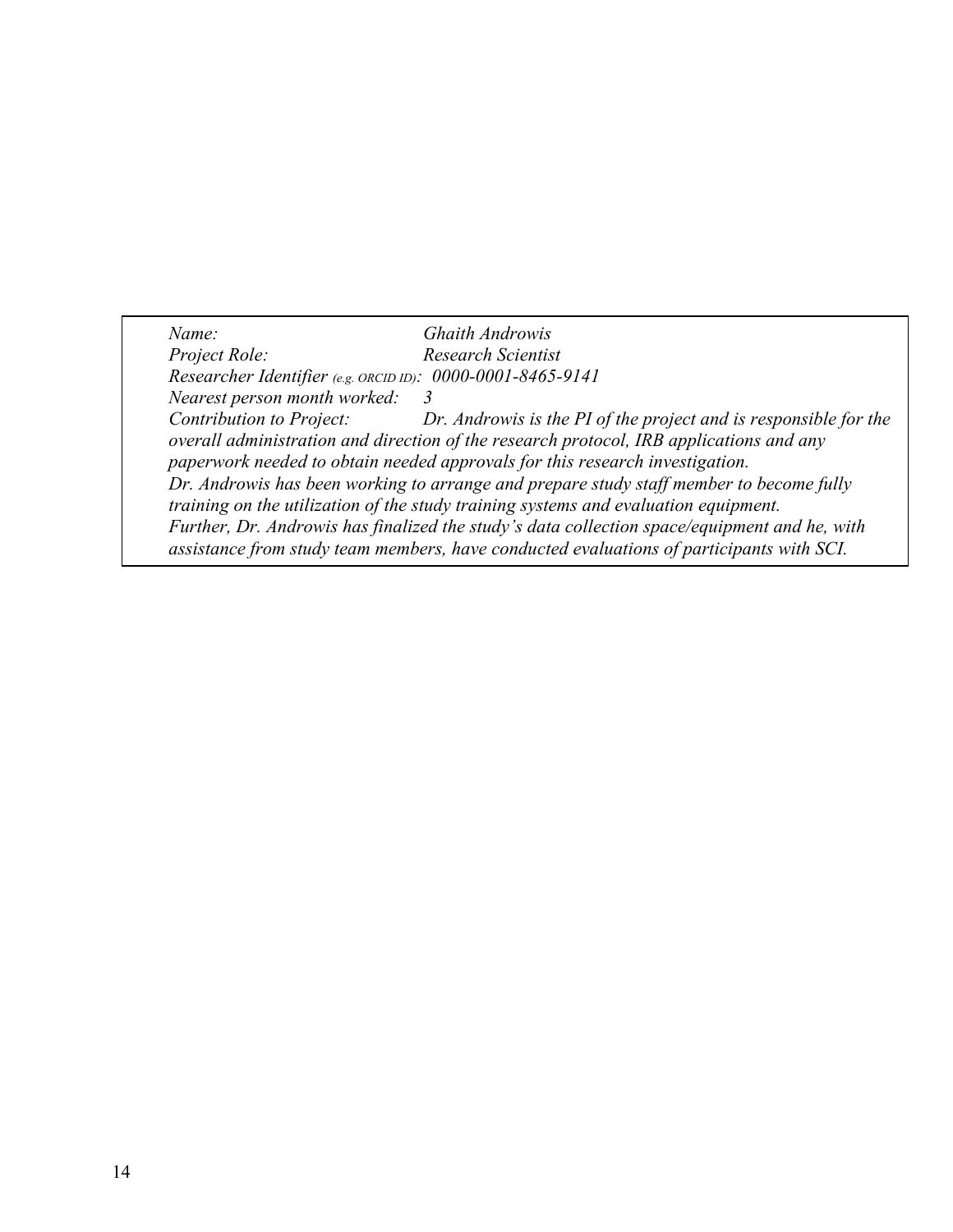*Name: Salli Alrabadi, MS Project Role: Research Assistant Researcher Identifier (e.g. ORCID ID): Nearest person month worked: 3 Contribution to Project: Ms. AlRabadi is the newly hired RA on the study. She has been assisting in finalizing the CRF and data sheets in addition to providing any support needed by the PI, Dr. Androwis regarding potential subjects scheduling, purchase orders, calibration of equipment and preparation of materials and training.*

**Has there been a change in the active other support of the PD/PI(s) or senior/key personnel since the last reporting period?** 

*Nothing to Report*

**What other organizations were involved as partners?** 

*Nothing to Report*